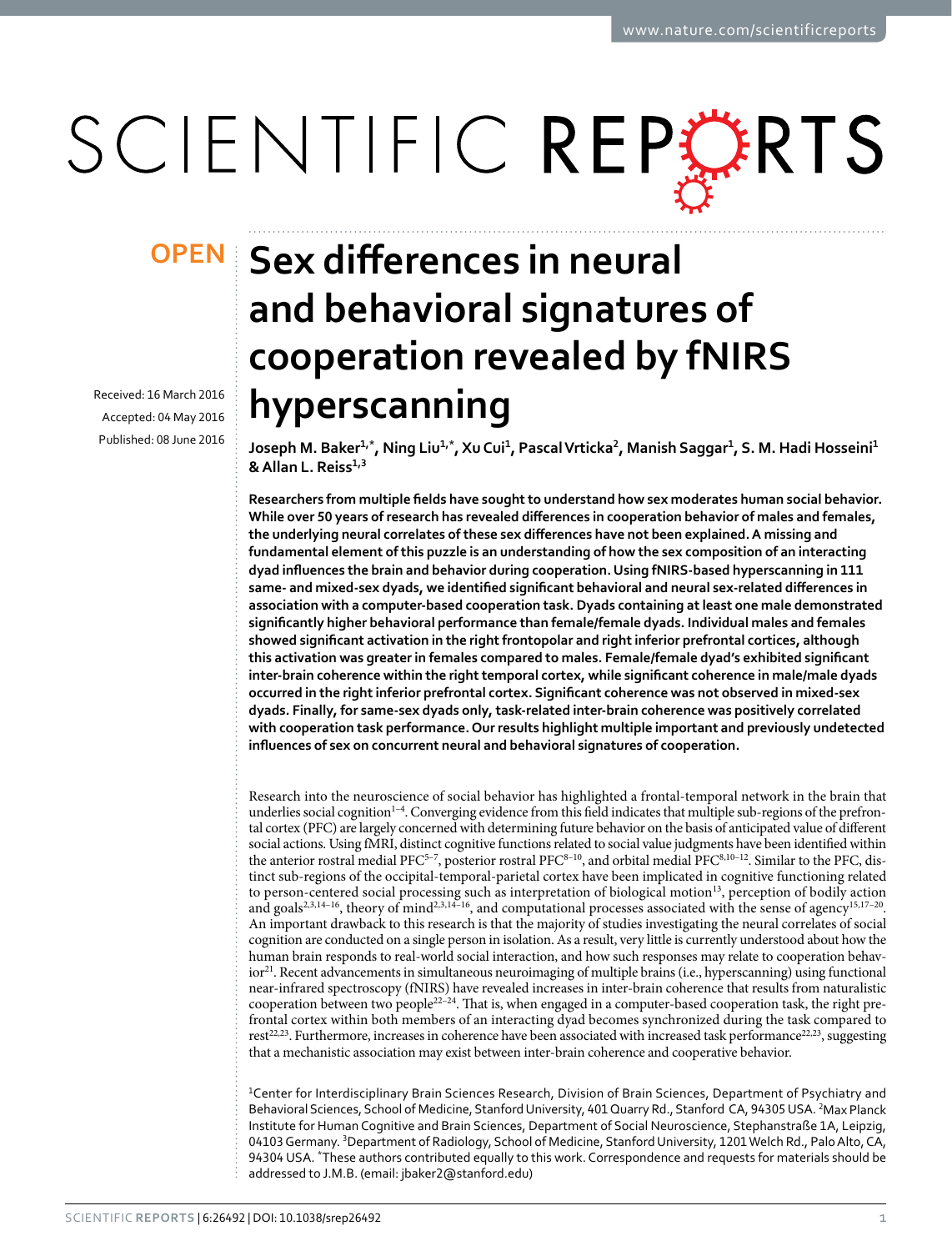Recent findings suggest that inter-brain coherence during cooperation may be mediated by the sexual makeup of the interacting pair. Indeed, researchers have hypothesized that disparate evolutionary pressures experienced between males and females may have resulted in sex-related differences in cooperation within modern humans<sup>25–27</sup>. That is, an evolutionary history rich with hunting and warfare may have resulted in male/male dyads tendency towards a cooperation strategy that differs from that of females, who historically maintained different social roles. Interestingly, Cheng and colleagues<sup>23</sup> report mixed-sex dyads exhibited significant inter-brain coherence in regions of the prefrontal cortex during cooperation, whereas same-sex dyads did not. Furthermore, increased inter-brain coherence in mixed-sex dyads was associated with increased cooperation task performance. As the authors report, these findings suggest that "different neural processes underlie cooperation between mixed-sex and same-sex dyadic interactions". These findings raise important empirical questions regarding the influence of sex on neural and behavioral signatures of cooperation and highlight the utility of fNIRS hyperscanning in addressing sex differences in social interactions.

A significant shortcoming of the study reported by Cheng and colleagues is the inability to identify the role of sex on signatures of inter-brain coherence within regions of the temporal cortex. Given our understanding of the different socio-cognitive processes expressed throughout the frontal-temporal network, it is likely that disparate patterns of inter-brain coherence may emerge throughout this network between male/male, female/female, and male/female dyads engaged in cooperation. The identification of disparate patterns of inter-brain coherence throughout the frontal-temporal social network between same- and mixed-sex dyads may provide important information regarding the underlying source of sex-related differences in cooperation. Here, we test the hypothesis that the sexual make-up of a cooperating dyad moderates signatures of cortical activation and inter-brain coherence within multiple fontal-temporal brain regions associated with social cognition. To address this hypothesis, we employed fNIRS hyperscanning to concurrently image regions of the right prefrontal and right temporal cortices as same- and mixed-sex dyads engaged in a computer-based cooperation task.

### **Methods**

**Participants.** A total of 222 participants ( $N_{\text{female}} = 110$ ) were recruited for participation. Each participant completed a computer-based cooperation task with either a male or female partner (male/male = 39, male/  $f$  female= 34, female/female = 38). Each participant was unacquainted with his or her partner and participants were not permitted to interact prior to participation. Age and ethnicity were not matched across participants. All participants were right handed and had normal or corrected to normal vision and hearing. Informed consent was obtained from both dyad members prior to participation. The Stanford University Institutional Review Board approved all aspects of our experiment. The experiment was performed in accordance with all relevant guidelines and regulations.

**Cooperation Task.** The participants were seated on opposite sides of a square table, in front of a separate computer screen and keyboard (Fig. 1A). Task instructions and three practice trials were provided prior to beginning. Each trial began with a hollow grey circle appearing in the center of their computer screen for an unpredictable duration between 0.6 and 1.5 seconds. A rapid change in the color of the circle from black to green initiated a button press response from both participants. In order to win points for each trial, the participants had to match their button presses closely in time so that the latency between button presses was less than  $\frac{1}{2}(R_1 + R_2)$ , where R1 and R2 are the response times for both participants respectively. Immediately following the slower member's button press (i.e., second button press of the trial) a '+' and '−' sign was presented in the top portion of both participant's screens and which identified the faster/slower responder for each trial. The symbol on both participants' left hand side of the screen corresponded to their response speed relative to their partner. Thus, participants could use this information to adjust their response speed on subsequent trials.

The cooperation (i.e., coordination) task consisted of two 120 s task blocks, separated by a 30 s rest period. A total of 40 trials were completed within each task block. Dependent on the inter-response latency within each trial, a "Win" or "Lose" label was provided at the top of both participants' screens, along with their point total. Each dyad began the task with 100 points and was instructed to earn as many points as possible throughout the game. Each dyads average performance (i.e., #wins/40) was calculated for both task blocks ([Fig. 1B\)](#page-2-0).

**fNIRS Optode Arrangement.** A continuous wave fNIRS (ETG-4000, Hitachi, Japan) was used to assess cortical hemodynamic activity in each dyad member's right PFC and right temporal cortex. The ETG-4000 system provides users with versatile probe arrangements that may accommodate 24, 48, or 52 recording channels depending on the pre-defined probe configuration selected (i.e.,  $3 \times 3$ ,  $3 \times 5$ ,  $4 \times 4$ , or  $3 \times 11$ ). In previous stud-ies<sup>[22](#page-8-0),[23](#page-8-1)</sup>, a single  $3 \times 5$  optode patch (i.e., 22 recording channels) was situated over the hyperscanning participants' PFC. Here a 3  $\times$  5 optode patch was broken down into one 3  $\times$  3 (i.e., 12 channels) and one 2  $\times$  3 (i.e., 7 channels) optode patch. For each dyad member, the medial edge of the  $3 \times 3$  optode patch was aligned over the inion-to-nasion midsagital line, and the inferior edge was situated directly over the brow. Four three-channel regions were sub-divided to create four regions of interest in the PFC corresponding to the right inferior PFC, right frontopolar PFC, right superior PFC, and right dorsal lateral PFC (Fig. 2A). The remaining  $2 \times 3$  optode patch covered a single region of interest corresponding to the right temporal cortex ([Fig. 2B\)](#page-2-1). Consistent placement of the right temporal optodes was accomplished by placing the anterior edge of the  $2 \times 3$  optode patch over each participants interauricular arc and the inferior edge of the patch directly above the T4 10/20 location. In this manner, a significant portion of the frontal-temporal cortical regions involved in social cognition network was simultaneously assessed within both participants.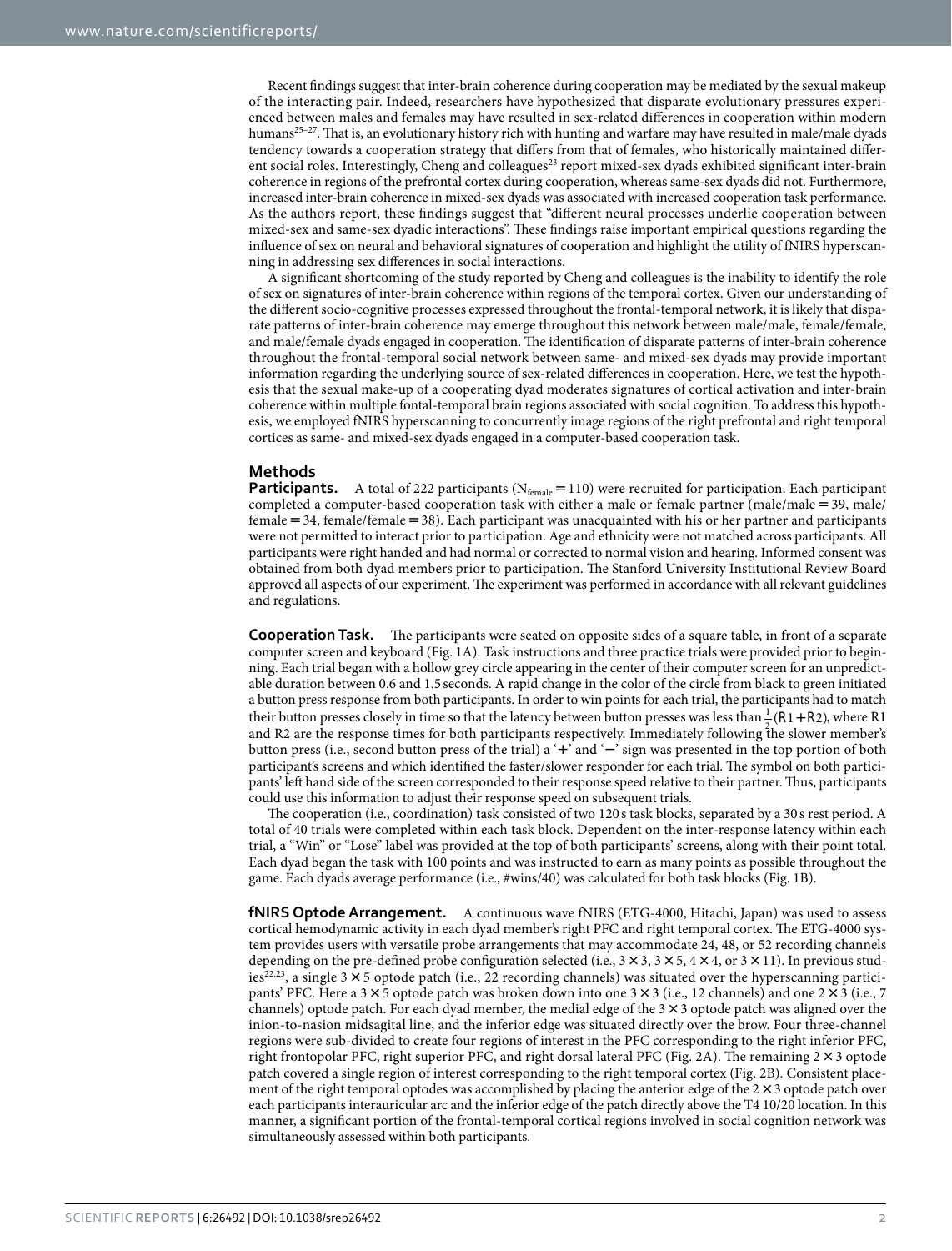

<span id="page-2-0"></span>**Figure 1. Participant arrangement and cooperation task structure.** (**A**) Participants were sat on opposite sides of a square table, in front of individual monitors and keyboards. (**B**) Trial stimulus sequence. Both participants were seated in front of their own computer screen and keyboard. Each trial began with a hollow gray circle appearing in the center of the screen for an unpredictable duration between 0.6 and 1.5 seconds. An abrupt change in the color of the circle from black to green initiated the participant's response. Following both responses, a "win" or "lose" message was presented, depending on whether the inter-response latency of both participants was less than  $\frac{1}{8}(R1 + R2)$ , where R1 and R2 are the response times for both participants<br>respectively. **A** '+' and '-' sign was also presented, which indicated the faster/slower responder for each trial. The symbol on both participants' left hand side of the screen corresponded to their response speed relative the their partner. Two 40 trial cooperation task blocks were separated by a 30 second rest period. Task-related interbrain coherence was calculated as the average coherence during both task blocks minus coherence during rest  $\left(\frac{\hat{x}_{block1} + \hat{x}_{block2}}{2} - \hat{x}_{rest}\right)$ . 



**Figure 2. <b>fNIRS regions of interest.** (A) The medial optode column of a  $3 \times 3$  fNIRS optode patch was placed over the midsagital line and directly above the brow. Four three-channel regions (colored triangles) were identified a priori. The anterior edge of a  $2 \times 3$  fNIRS optode patch as placed over the interauricular arc and directly above the T4 10/20 location. (**B**) A single region of interest (blue rectangle) was established in the temporal region.

<span id="page-2-1"></span>

**Analysis of fNIRS Data.** *Cortical activation analyses*. Task related cortical activation was assessed by a general linear model approach<sup>28</sup>. For this analysis, all fNIRS data was pre-processed using Matlab-based functions derived from Homer 2. First, the raw optical density data was motion corrected using a wavelet-based motion artifact removal process<sup>29</sup>. Next, the motion corrected data were band-pass filtered using the low- and high-pass parameters of 0.5 and 0.01 respectively. The filtered optical density data were then converted to oxy-hemoglobin (HbO) and deoxy-hemoglobin (HbR) values by way of the modified Beers-Lambert law<sup>30,31</sup>. Only oxy-hemoglobin data were used for the analysis. Next, within each fNIRS recording channel a standardized beta-value was estimated for the cooperation task and inter-block rest period respectively. The task-related activation values were then contrasted with the inter-block rest value, providing an indicator of the degree of change in cortical activation during the task compared to rest. Positive contrast values indicate greater activation during the cooperation task compared to rest. The contrast values for each channel within each region of interest were then averaged together, resulting in five contrast values per participant.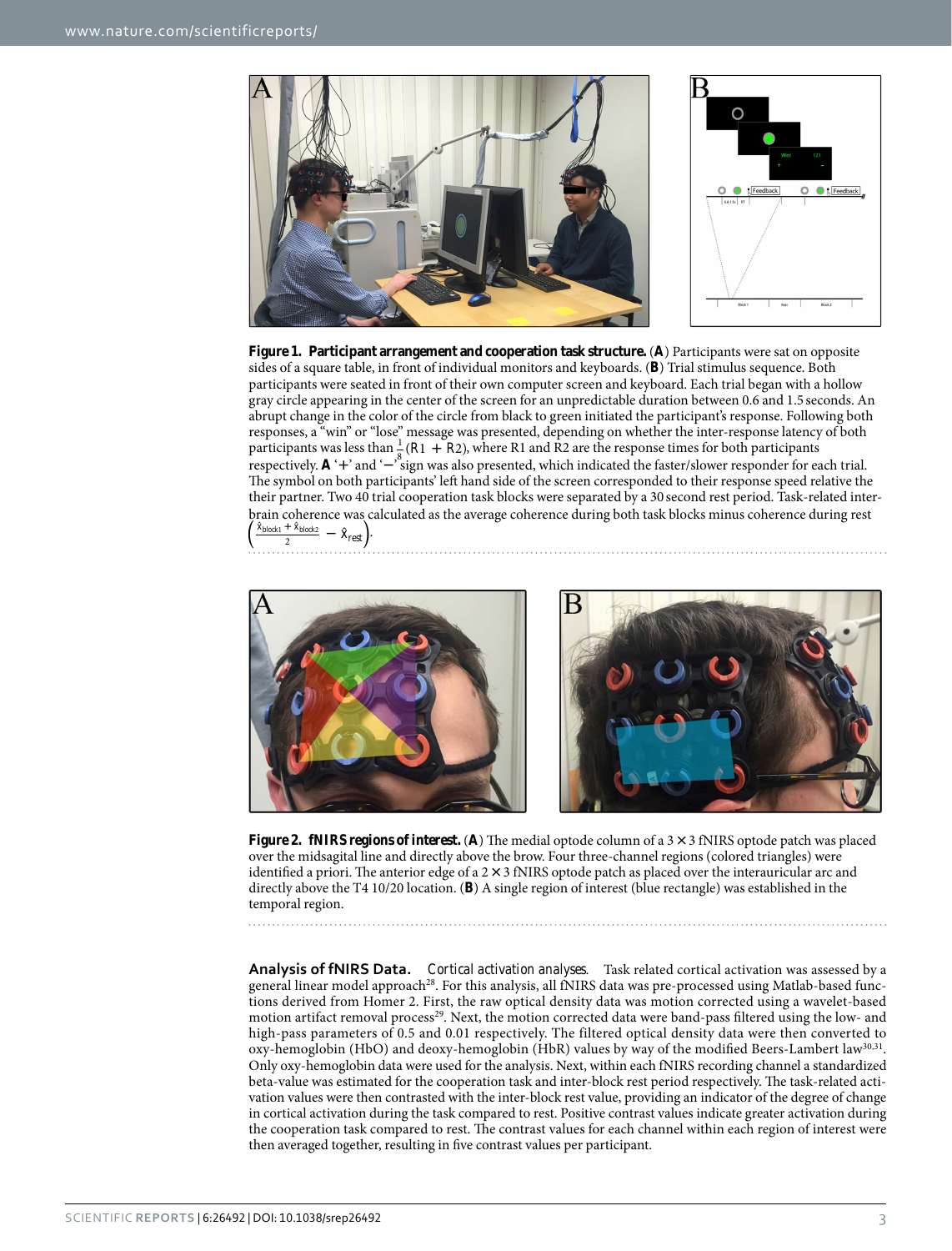

**Figure 3. Cooperation performance across dyads.** Analysis of variance identified significant performance differences across groups ( $p = 0.002$ ). Specifically, male/male ( $p = 0.003$ ) and male/female ( $p = 0.004$ ) significantly outperformed female/female groups. The bold mid-line within each box and whisker plot provides the median performance for each group. Each box represents the cooperation task performance distribution for 50% of the dyads within each sex pairing. The whiskers extending from each colored box represent the minimum and maximum performance, and the dots represent outlying performance. Outliers were defined as any value less than or equal to 1.5 times the group inter-quartile range.

*Inter-brain coherence analyses.* For each region of interest, the cross-correlation between the fNIRS signals generated by each dyad during the cooperation task was measured using wavelet transform coherence. Specifically, channel-wise coherence was calculated using the WTC package ([http://noc.ac.uk/using-science/](http://noc.ac.uk/using-science/crosswavelet-wavelet-coherence) [crosswavelet-wavelet-coherence](http://noc.ac.uk/using-science/crosswavelet-wavelet-coherence)) in Matlab. This method is capable of identifying locally phase-locked behavior between two time-series that might not be discoverable with traditional time series analyses such as Fourier analysis. Of primary interest for our study was the inter-brain coherence that occurred within the task-specific frequency band between periods 3.2 and 12.8 s (corresponding to frequency 0.3Hz and 0.08 Hz, respectively). Therefore, the mean of all wavelet values within this frequency band was calculated for both cooperation blocks, and the inter-block rest period. Inter-brain coherence values were then averaged amongst each channel that comprised a region of interest. *Task-related coherence* was defined as the mean coherence within blocks one and two of the cooperation task. Next, *coherence increase* was defined as the task-related coherence minus the average coherence during rest  $\left(\frac{\hat{x}_{block1} + \hat{x}_{block}}{2} - \hat{x}_{rest}\right)$ . A positive mean-coherence difference value indicates that the inter-brain coherence between dyads during cooperation was greater than the coherence that occurred during rest. All coherence values were converted to standardized z-values prior to statistical analysis<sup>[22,](#page-8-0)[23,](#page-8-1)32</sup>.

#### **Results**

**Behavioral Outcomes.** Behavioral cooperation task performance between male/male, male/female, and female/female dyads was assessed by a three-way analysis of variance. This analysis identified a significant main effect of dyad pairing  $(F(2, 208) = 6.256, p = 0.002)$ , indicating that performance differed between groups. Pairwise comparisons indicated that female/female dyads had significantly fewer 'winning' trials than both male/ male (*t*(151.84)=3.136, FDR *p*=0.003) and male/female (*t*(140.19)=3.117, FDR *p*=0.004) dyads. These results indicate that for our task, dyads containing at least one male resulted in significantly greater cooperation performance than female only dyads (Fig. 3).

**Cortical Activation Outcomes.** First, we identified those cortical regions of interest that responded significantly to our task in individual participants. To achieve this objective, we conducted FDR corrected one-sample t-tests on GLM *task vs. rest* beta contrast values for all participants within each of our five regions of interest. This analysis revealed significant activation in the right frontopolar (*t*(195)=2.569, FDR *p*=0.027) and right inferior (*t*(194)= 4.497, FDR *p*< 0.001) prefrontal cortices (Fig. 4A). Pairwise comparisons of activation across each region highlighted a significant difference between the right inferior and right temporal regions (*t*(357)=4.113, FDR  $p$  < 0.001). Next, we further investigated activation differences across males and females within the right frontopolar and right inferior regions of interest. The contrast values from these regions were submitted to a 2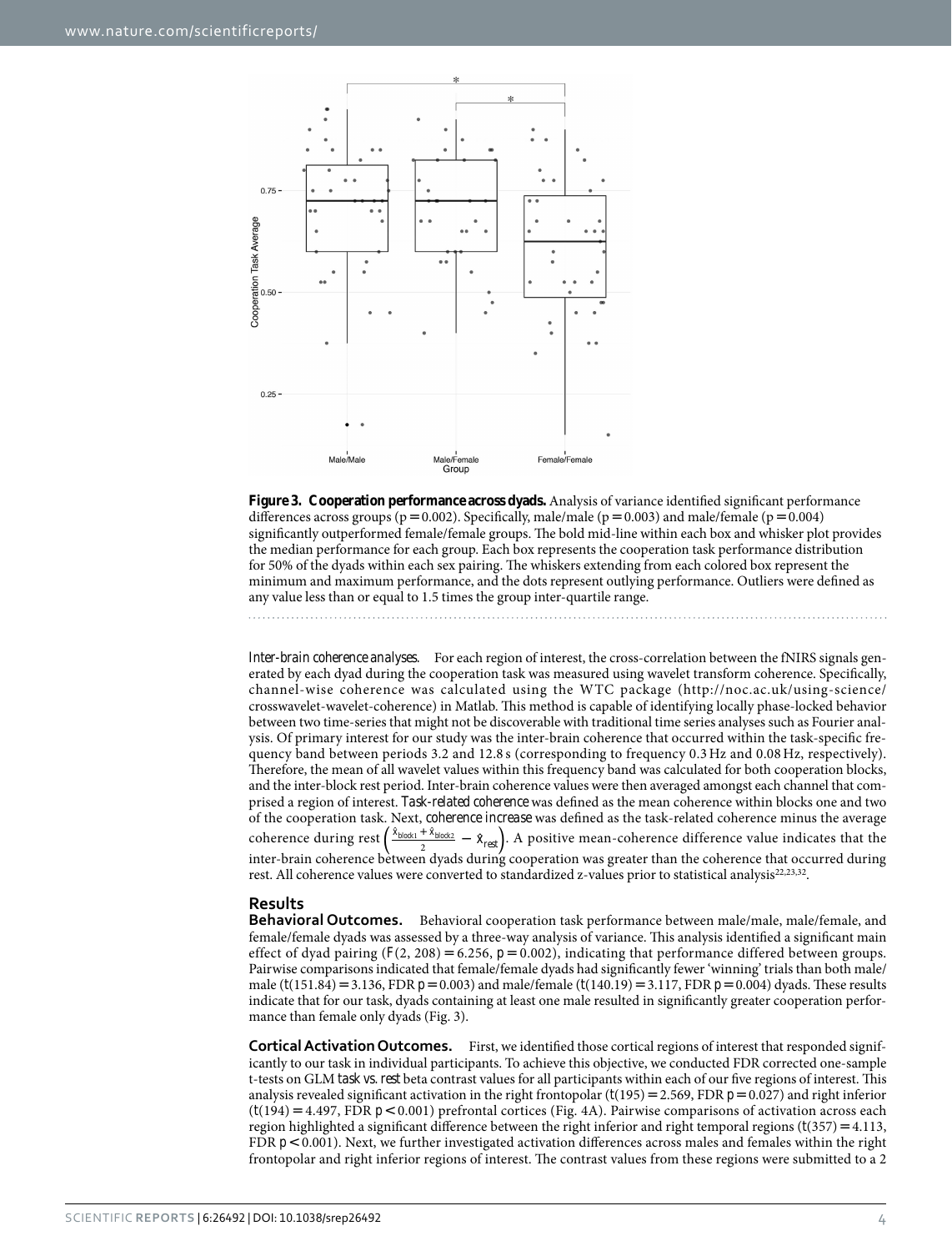

<span id="page-4-0"></span>

 $(sex) \times 3$  (group: male/male, male/female, female/female)  $\times 2$  (regions of interest) ANOVA. This analysis revealed a significant main effect of sex  $(F(1, 188) = 6.189, p = 0.013)$ , indicating that, for our task, female participants exhibited significantly greater cortical activation than males within the right frontopolar and inferior prefrontal cortices [\(Fig. 4B](#page-4-0)). No other comparisons were significant.

In order to investigate the degree to which cortical activations differed across males and females separately, we conducted identical analyses as reported above on each group individually. FDR corrected one-sample t-tests indicated that females exhibited significant activation within the right frontopolar ( $t(94) = 2.915$ , FDR  $p = 0.014$ ), right inferior prefrontal ( $t(93) = 5.138$ ,  $p < 0.001$ ), and the right dorsolateral prefrontal ( $t(94) = 3.452$ ,  $p = 0.004$ ) cortices. A 3 (regions of interest)  $\times$  2 (group: male/female, female/female) ANOVA did not reveal any significant differences in cortical response across regions of interest or group. Moreover, no significant effects were identified for males alone.

**Inter-brain Coherence Outcomes.** As reported previously<sup>22-24,33-40</sup>, analysis of inter-brain coherence increase effectively identifies regions of the cortex that become significantly correlated between members of a dyad during cooperation. In order to replicate previous results and identify cortical regions of interest for further investigation as reported below, we first analyzed the patterns of coherence increase that arose across each dyad type (male/male, male/female, female/female). To that end, FDR corrected one-sample t-tests were conducted on the coherence increase values for each group across each region of interest. This analysis identified significant coherence increase in male/male pairs within the right inferior prefrontal cortex  $(t(35) = 2.197$ , FDR *p* = 0.020). Moreover, female/female dyads exhibited significant coherence increase within the right temporal cortex ( $t(36) = 3.859$ , FDR  $p = 0.005$ ). Based on these outcomes, our regions of interest for all remaining inter-brain coherence analyses were reduced to the right inferior prefrontal and right temporal cortices. Next, the coherence increase values were submitted to a 3 (group)  $\times$  2 (regions of interest) ANOVA. This analysis revealed a significant main effect of group  $(F(2, 204) = 4.033, p = 0.019)$ , driven by significantly less coherence increase in male/ female compared to male/male (*t*(133.18)= 2.672, FDR *p*= 0.023) and female/female (*t*(132.58)= 2.162, FDR  $p$  = 0.050) groups. Furthermore, this analysis revealed a significant group  $\times$  region interaction (*F*(2, 204) = 3.021, *p* = 0.050). Independent-sample t-tests applied between all groups within both regions of interest highlighted significantly greater coherence increase in male/male dyads right inferior prefrontal cortex compared to both female/female (*t*(70.891)= 2.025, FDR *p*= 0.046) and male/female (*t*(63.631)= 3.12, FDR *p*= 0.003) dyads. Conversely, the coherence increase in female/female dyads right temporal region was significantly greater than male/female dyads  $(t(56.141)= 2.096$ , FDR  $p= 0.039$ ), but did not differ significantly from male/male dyads (t(69.764)=1.407, FDR *p*>0.05) [\(Fig. 5\)](#page-5-0).

**Relationship Between Cooperation Behavior and fNIRS Data.** *Cortical activation*. In order to identify underling mechanistic processes that may connect fNIRS signals with real-time cooperation behavior, we investigated the relationship between task performance and cortical activation. Linear regression was used to assess the degree to which participant's cooperation task performance predicted cortical activation. No significant relationship between cortical activation and cooperation performance was identified.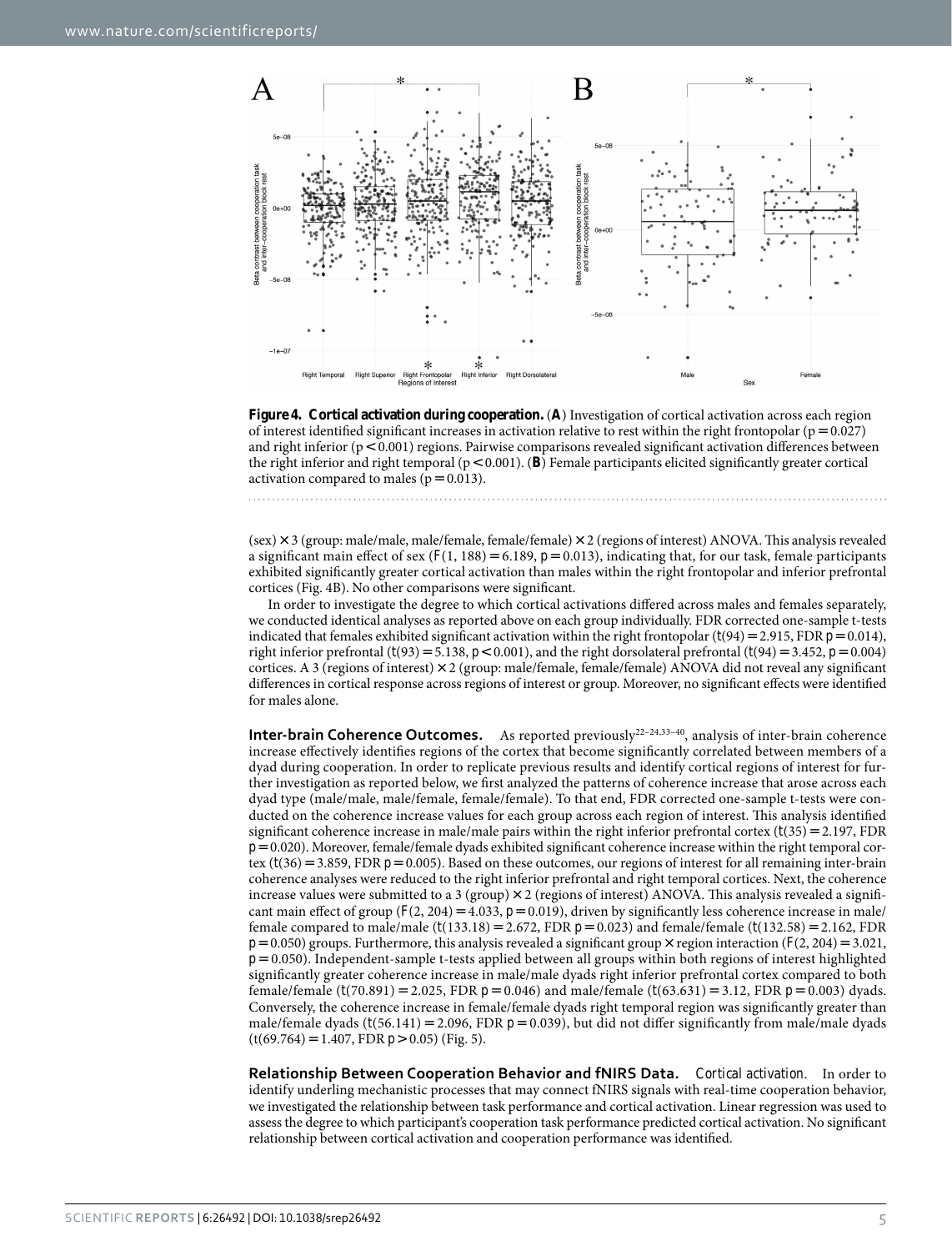

<span id="page-5-0"></span>

*Task-related inter-brain coherence.* We employed an identical linear regression analysis as reported above to assess the relationship between cooperation performance and inter-brain coherence. Of primary interest was the strength of this relationship that occurred during cooperation. Thus, for this analysis we used cooperation task performance to predict task-related inter-brain coherence within each region of interest (i.e., mean coherence within each region during blocks 1 and 2 of the cooperation task). This analysis identified a positive relationship between performance and task-related coherence, indicating that greater task performance coincided with greater task-related inter-brain coherence  $(r = 0.603, p = 0.024)$  ([Fig. 6A\)](#page-6-0). Next, we conducted a series of identical linear regression analyses on each dyad type (male/male, male/female, female/female) individually. These analyses identified significant positive relationships between cooperation performance and task-related coherence across all regions of interest within male/male ( $r = 0.862$ ,  $p = 0.035$ ) and female/female dyads ( $r = 1.195$ ,  $p = 0.012$ ). This relationship was not significant for male/female dyads ([Fig. 6B\)](#page-6-0). When further stratified across the regions of interest, a significant relationship between cooperation task performance and inter-brain coherence was identified within the right temporal region for female/female dyads (*r*=0.323, *p*=0.028). No other comparisons were significant.

#### **Discussion**

Here, we employed fNIRS hyperscanning to image multiple regions of the frontal-temporal social network of same- and mixed-sex dyads during an interactive cooperation game. Our results indicate that sex, as a biological variable, significantly influences cooperation behavior, cortical activations, location of inter-brain coherence, and the interactions between inter-brain coherence and cooperation behavior. These results provide new and fundamental information regarding the underlying cognitive sources of cooperation differences between males and females.

Interestingly, groups containing at least one male performed significantly better than female/female dyads on our cooperation task. These results indicate that males engaged a behavioral strategy that benefited cooperation performance, and that only one member of a dyad needed to engage this strategy for the dyad as a whole to be relatively more successful during cooperation. In terms of task-related cortical activation, our data indicate that the cooperation task elicited significant prefrontal activity, although follow-up analyses indicated that this effect was driven by activation in female participants. The cortical regions demonstrating such cooperation task-related activation coincide with Brodmann Area 10 (BA10). Based on our current understanding of the neural correlates of social cognition, significant activation in this region may be related to multitasking (i.e., retrieval of higher order goals) and theory of mind<sup>41,42</sup>. More specifically, BA10 has been shown to activate during passive viewing of cooperative interactions<sup>43</sup>, to be engaged during tasks involving cooperation in two-person decision-making games<sup>44</sup>, and to subserve person perception and mentalization<sup>1</sup>. In conjunction with behavioral cooperation performance reported above, it is noteworthy that task-related activation in BA10 was greater in females, and coincided with female's poorer behavioral performance. Thus, we may speculate that females required increased executive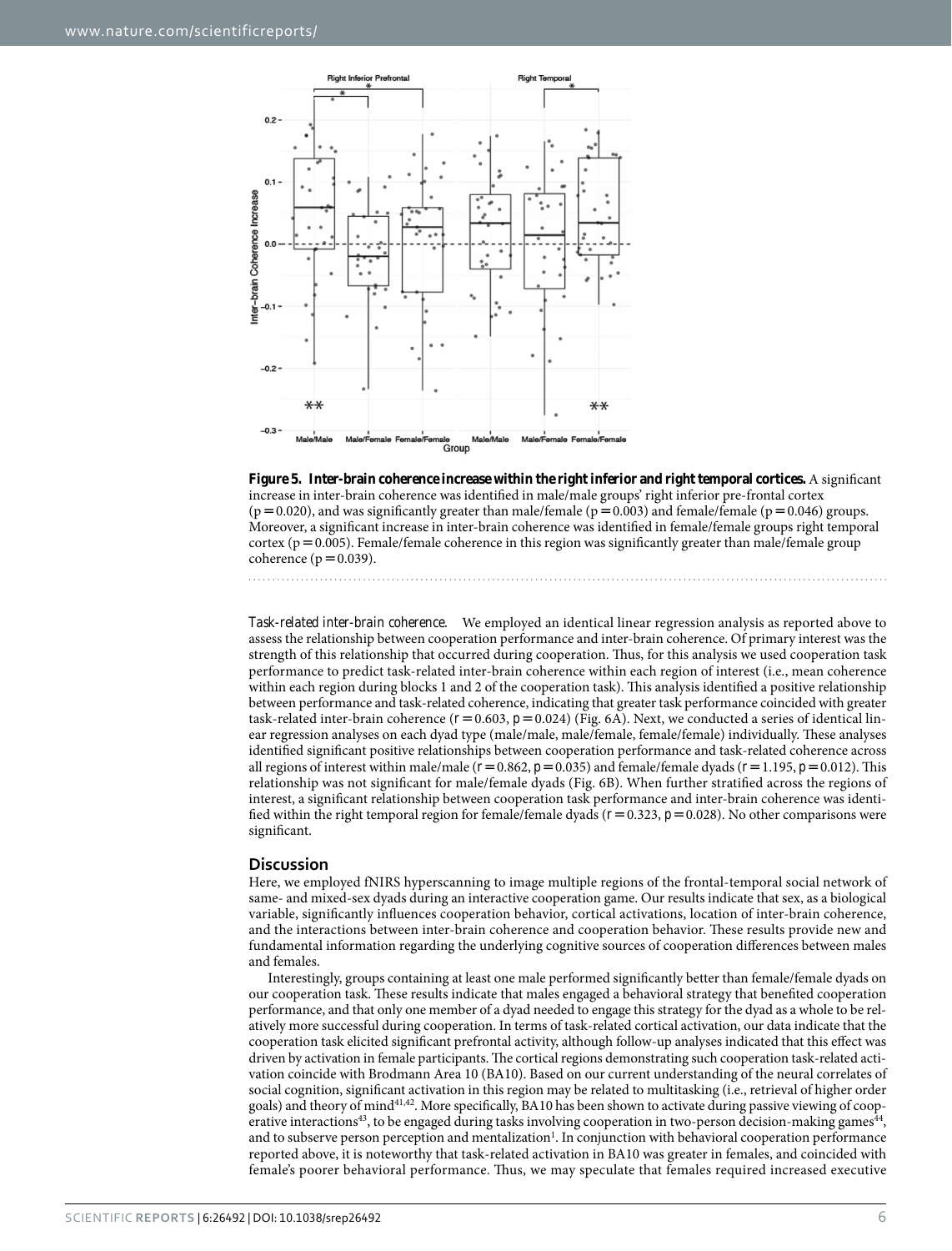

<span id="page-6-0"></span>**Figure 6. Relationship between cooperation performance and task-related inter-brain coherence.**  (**A**) Cooperation performance significantly predicts inter-brain coherence (*r*=0.603*, p*=0.024) across all regions. (**B**) The relationship between cooperation performance and inter-brain coherence was significant for male/male ( $r = 0.862$ ,  $p = 0.035$ ) and female/female ( $r = 1.195$ ,  $p = 0.012$ ) groups. This relationship was positive within these groups, indicating that greater behavioral performance coincided with enhanced inter-brain coherence. Conversely, this relationship within male/female pairs was non-significant (*p*=0.537, *r*=−0.147).

functioning processes throughout the cooperation task, which may have negatively influenced their cooperation performance in terms of person perception and mentalization. However, by nature of a single-person cortical activation analysis, the degree to which two members of an interacting dyad simultaneously engage the same cognitive processes remains unknown. Contrary to the above individual task-related results, significant inter-brain coherence in BA10 during cooperation was only identified within male/male dyads. These results are important, as they provide evidence that both members of male/male dyads similarly engaged this region throughout our cooperation task. Thus, we hypothesize that male/male dyads engaged a cognitive strategy wherein both players attempted to understand their partner's intentions and motives, which was sustained by BA10. The coincident engagement of this region between both members of a male/male dyad may have helped drive superior behavioral performance throughout our cooperation task and resulted in stronger inter-brain coherence within this region.

Besides revealing significant behavioral as well as task-related and inter-brain coherence patterns in prefrontal cortex, our data also show significant effects in regions of the temporal cortex overlapping with BA21 & 22. These areas have been implicated in social perception, action observation, and theory of mind45. For instance, Yang and colleagues<sup>[23](#page-8-1)</sup> highlight the right superior temporal sulcus as an important component in "temporal predictive encoding of human behavior" and "temporal integration of the key elements in the environment". Furthermore, the posterior superior temporal cortex has been described as the "region considered most central to the recognition of human actions" in terms of biological motion, action processing, and the representation of specific actions<sup>20</sup>. For our cooperation task, we observed significantly increased inter-brain coherence in temporal cortex for female/female dyads. Such pattern may suggest that female players relied predominantly on action-centered social cognitive processes during cooperation. While adherence to this cognitive strategy between females positively influenced cooperation performance, overall female/female cooperation performance was significantly lower than male/male and male/female performance. Thus, these data suggest that action-centered cooperation strategies may be less optimal for our cooperation task.

Male/female dyads performed significantly better on our cooperation task compared to female/female dyads, and comparable to male/male dyads. Unlike male/male dyads, male/female cooperation performance was not accompanied by significant task-related increase in inter-brain coherence in any cortical region that we targeted. Furthermore, unlike same-sex dyads, there was no significant association between task-related inter-brain coherence and cooperation task performance in mixed-sex pairs. We hypothesize that the lack of significant inter-brain coherence in mixed-sex dyads may be indicative of different cognitive strategies employed by males and females during cooperation. Notably, the results of Cheng and colleagues<sup>23</sup>, which employed the same cooperation task used here, identified significant coherence within mixed- but not same-sex dyads. However, because Cheng and colleagues focused solely on the prefrontal cortex, the role of sex on inter-brain coherence patterns within their participant dyads' right temporal cortex is unknown. The discrepancy between their results and ours may simply be due to sample size differences between studies; Cheng and colleagues<sup>[23](#page-8-1)</sup> reported findings from 14 male/male, 15 female/female, and 16 male/female dyads, which represents less than half of our sample size within each group (i.e., 39 male/male, 38 female/female, 34 male/female). Alternatively, an intriguing possibility is that cultural differences between study populations drawn from predominantly Asian compared to Western societies led to differential patterns of inter-brain coherence during cooperation<sup>46</sup>. Future research is needed to further elucidate the role of culture and society on neural and behavioral signatures of cooperation. Nevertheless, our results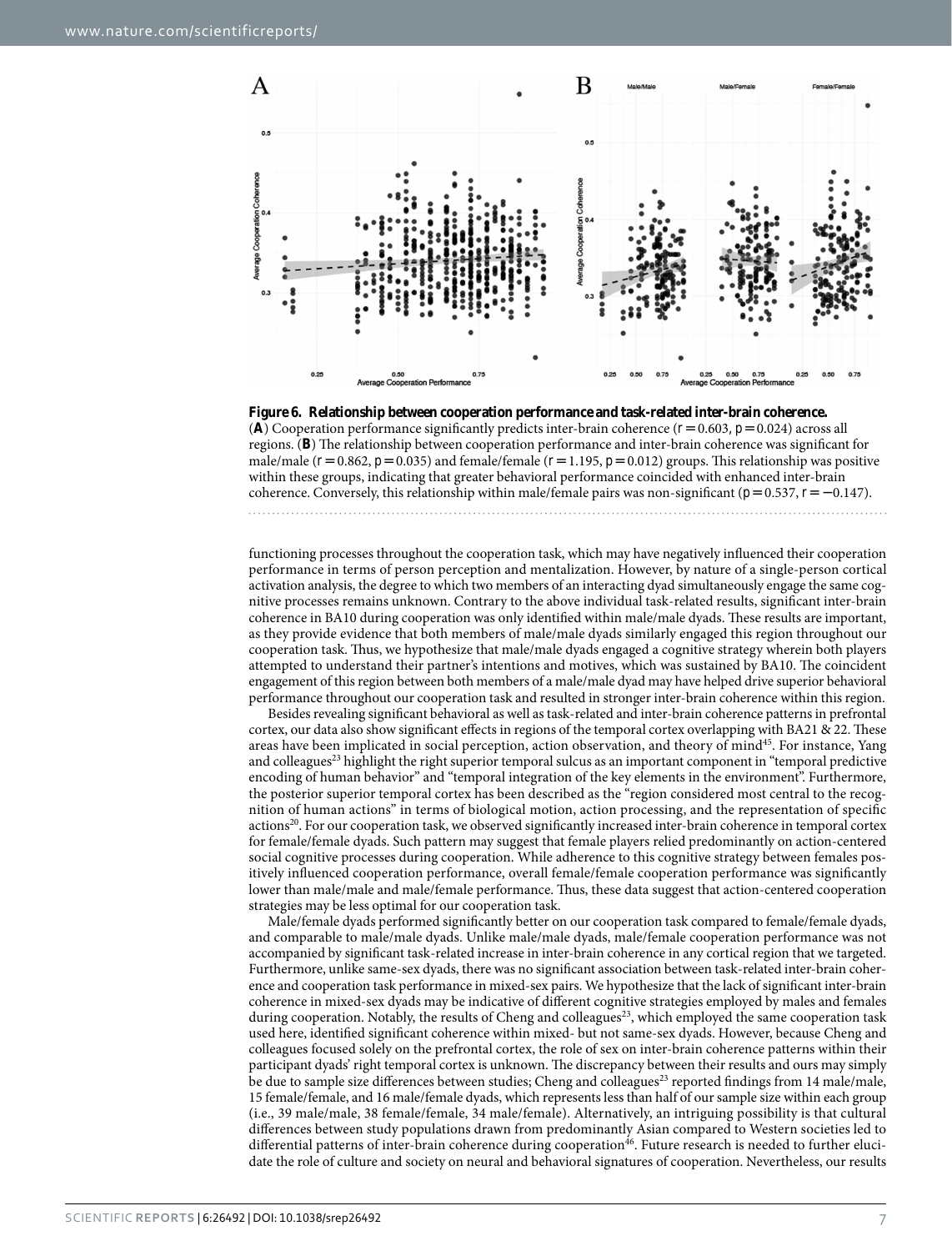suggest that the lack of significant inter-brain coherence within frontal-temporal brain regions does not adversely affect behavioral cooperation performance. We may speculate that high behavioral cooperation performance may be maintained when only one member of an interacting dyad engages an optimal cooperation strategy. Future research is needed to determine the extent to which social behavior may be influenced when members of an interacting dyad engage different cognitive strategies.

Our data highlight predictive relationships between inter-brain coherence and cooperation performance within same- but not mixed-sex dyads. Importantly, this relationship was significant for all dyad types combined, as well as for both same-sex dyads individually. Furthermore, when stratified across dyad types and regions of interest, this relationship within same-sex dyads closely mirrors the patterns of inter-brain coherence increases reported above. That is, within female/female dyads, the relationship between inter-brain coherence and behavioral cooperation performance was significant within the right temporal brain region only. Within male/male dyads, the relationship between inter-brain coherence and cooperation performance was strongest in the right inferior prefrontal region. However, unlike for female/female dyads, this analysis narrowly missed the statistical rejection criterion (i.e.,  $p = 0.062$ ). These findings suggest that greater adherence to sex-specific cognitive strategies throughout our cooperation task, which manifest through greater inter-brain coherence in different regions of the frontal-temporal network, coincided with better behavioral performance relative to dyads that employed different strategies and thus showed less task-related inter-brain coherence.

Finally, our findings demonstrate that the location of cortical activation and inter-brain coherence do not necessarily coincide. As overlapping increases in both measures was identified in the right inferior prefrontal cortex, significant cortical activation with no inter-brain coherence was identified in the frontopolar region. Moreover, significant increases in female/female inter-brain coherence without coincident cortical activation was identified in the right temporal cortex. These results highlight the utility of assessing multiple aspects of fNIRS hyperscanning data when investigating social cognition. For example, analysis of cortical activations alone would fail to identify the role of the right temporal region throughout cooperation, and would focus results on sex differences in executive functioning during cooperation. Conversely, sole focus on inter-brain coherence would fail to identify sex differences in cortical activation.

#### **Limitations and Future Directions**

The results of this study provide new, fundamental information regarding the influence of sex on concurrent neural and behavioral signatures of cooperation within multiple regions of the social cognition network. While our study is the first to detail the signatures of cooperation-related inter-brain coherence that emerges within multiple regions of the frontal and temporal cortices, there is little doubt that important aspects of social cognition are associated with other brain regions that, due to the physical limitations of our fNIRS device, we were unable to target. Emergent advances in fNIRS technology that provide more recording channels should make it possible to cover more regions of the brain in future hyperscanning studies focused on social cognition. Future hyperscanning research that investigates signatures of inter-brain coherence occurring in the context of ecologically valid cooperation tasks will also be valuable in advancing our knowledge in this area. The cooperation task that we used was originally developed by our group<sup>22</sup> as a basic computer-based form of cooperation, and it has been used elsewhere for the same purpose<sup>23</sup>. However, it is possible that naturalistic cooperation may elicit different signatures of cortical activation and inter-brain coherence. Fortunately, the portability of newer fNIRS devices makes it possible to interrogate these processes in the context of more real-world cooperation tasks. Finally, it is important that future efforts be made to optimize approaches for quantifying the relationship between inter-brain coherence and cooperation behavior. Here, we simply regressed the average task-related coherence that occurred in both task blocks onto cooperation task performance. We see this as an advantage, as this approach may easily be adapted to real-time feedback applications. That is, the relationship between a pairs' average coherence and task performance may be calculated and displayed in real-time. However, this method differs from Cheng and col-leagues<sup>[23](#page-8-1)</sup>, in which a correlation was made between coherence increase (i.e., task - rest) and coherence difference (i.e., block 2 - block 1). Future research is needed to evaluate, compare and optimize these and other approaches.

#### **References**

- 1. Amodio, D. M. & Frith, C. D. Meeting of minds: the medial frontal cortex and social cognition. *Nature Reviews Neuroscience* **7,** 268–277 (2006).
- <span id="page-7-1"></span>2. Saxe, R. Uniquely human social cognition. *Curr Opin Neurobiol* **16,** 235–239 (2006).
- 3. Behrens, T. E., Hunt, L. T. & Rushworth, M. F. The computation of social behavior. *Science* **324,** 1160–1164 (2009).
- 4. Yun, K., Watanabe, K. & Shimojo, S. Interpersonal body and neural synchronization as a marker of implicit social interaction. *Scienti c reports* **2**, 1–8, doi: 10.1038/srep00959 (2012).
- 5. Johnson, S. C. *et al.* Neural correlates of self‐reflection. *Brain* **125,** 1808–1814 (2002).
- 6. Zysset, S., Huber, O., Ferstl, E. & von Cramon, D. Y. The anterior frontomedian cortex and evaluative judgment: an fMRI study. *NeuroImage* **15,** 983–991 (2002).
- 7. Schmitz, T. W., Kawahara-Baccus, T. N. & Johnson, S. C. Metacognitive evaluation, self-relevance, and the right prefrontal cortex. *NeuroImage* **22,** 941–947 (2004).
- <span id="page-7-0"></span>8. Walton, M. E., Devlin, J. T. & Rushworth, M. F. Interactions between decision making and performance monitoring within prefrontal cortex. *Nat Neurosci* **7,** 1259–1265 (2004).
- 9. Brown, J. W. & Braver, T. S. Learned predictions of error likelihood in the anterior cingulate cortex. *Science* **307,** 1118–1121 (2005).
- 10. Coricelli, G. *et al.* Regret and its avoidance: a neuroimaging study of choice behavior. *Nat Neurosci* **8,** 1255–1262 (2005).
- 11. Camille, N. *et al.* The involvement of the orbitofrontal cortex in the experience of regret. *Science* **304,** 1167–1170 (2004).
- 12. Fellows, L. K. & Farah, M. J. Different underlying impairments in decision-making following ventromedial and dorsolateral frontal lobe damage in humans. *Cerebral cortex* **15,** 58–63 (2005).
- <span id="page-7-2"></span>13. Saygin, A. P. Superior temporal and premotor brain areas necessary for biological motion perception. *Brain* **130,** 2452–2461 (2007).
- 14. Pelphrey, K. A., Morris, J. P. & Mccarthy, G. Grasping the intentions of others: the perceived intentionality of an action influences activity in the superior temporal sulcus during social perception. *Journal of cognitive neuroscience* **16,** 1706–1716 (2004).